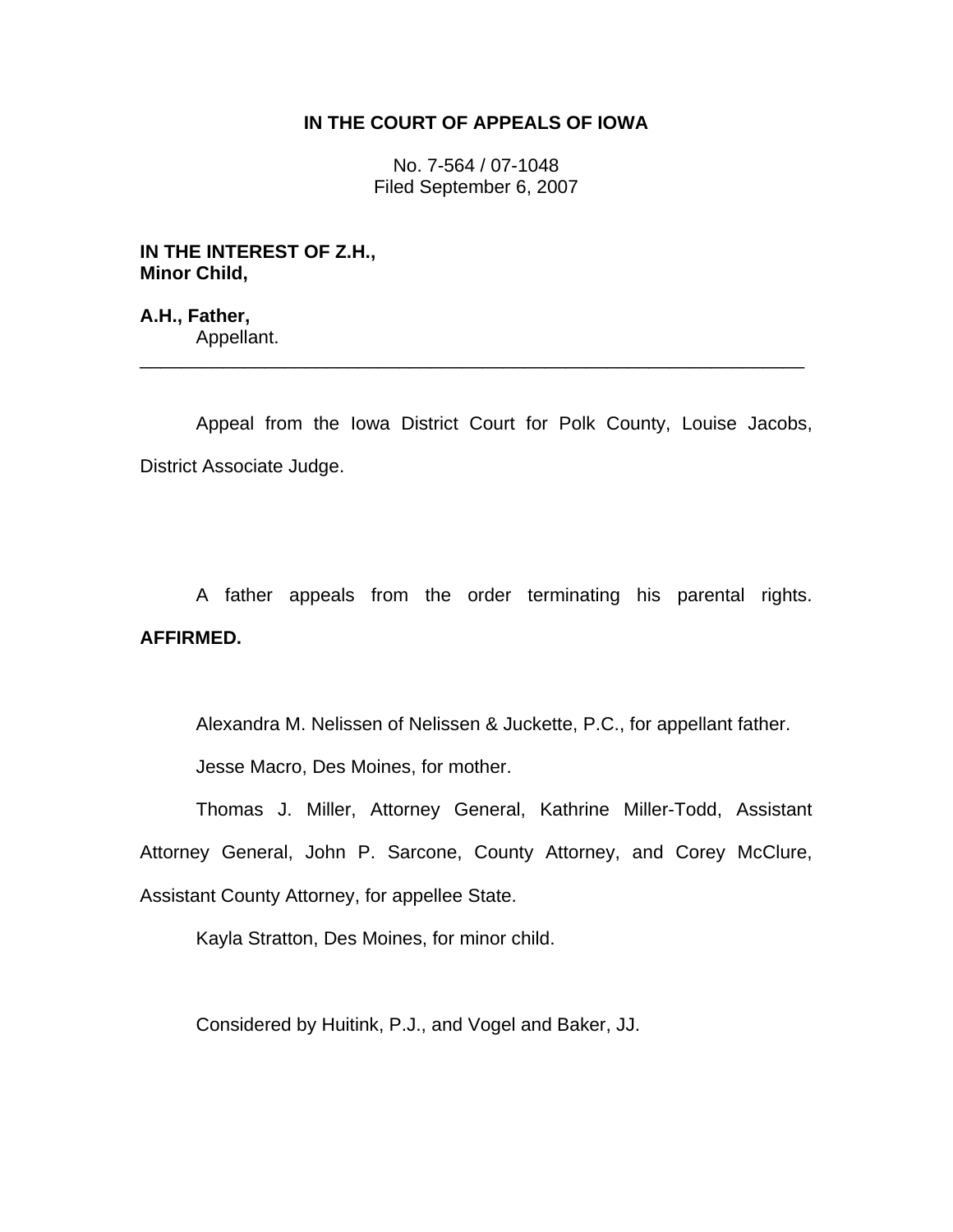#### **HUITINK, P.J.**

 $\overline{a}$ 

## **I. Background Facts and Prior Proceedings**

 The father in this appeal, Anthony, has a mild form of mental retardation. His former wife also has various mental health issues. Their five-year-old son, Zachary, has been identified as a child with special needs.

 The Iowa Department of Human Services (DHS) became involved in this case in 2004 when Zachary was two years old. At that time, Anthony and his wife were in the midst of divorce proceedings.<sup>[1](#page-1-0)</sup> Zachary was living with his father and maternal grandmother. The State filed a child in need of assistance (CINA) petition claiming Zachary was not receiving critical care. At the pre-conference hearing, the court inquired as to whether either parent was of Native American heritage. Neither parent claimed they had any Native American ancestry.

 Zachary was adjudicated CINA on September 27, 2004. He was allowed to stay with his father, but DHS eventually began removal proceedings when it received numerous reports of neglect. For example, Zachary's school reported that he often came to school in soiled diapers and with a ravenous hunger. Anthony told one service provider that he sometimes allowed Zachary to bathe himself so that Zachary could have privacy. During one in-home visit, Zachary began to play with an electrical socket. Anthony did nothing to stop Zachary, so the service provider had to intervene. The guardian ad litem who visited Zachary also found a cigarette lighter amongst his toys. On April 2, 2006, Zachary was removed and placed in foster care.

<span id="page-1-0"></span><sup>1</sup> Both parents were granted custody of Zachary, but Anthony was granted primary physical care.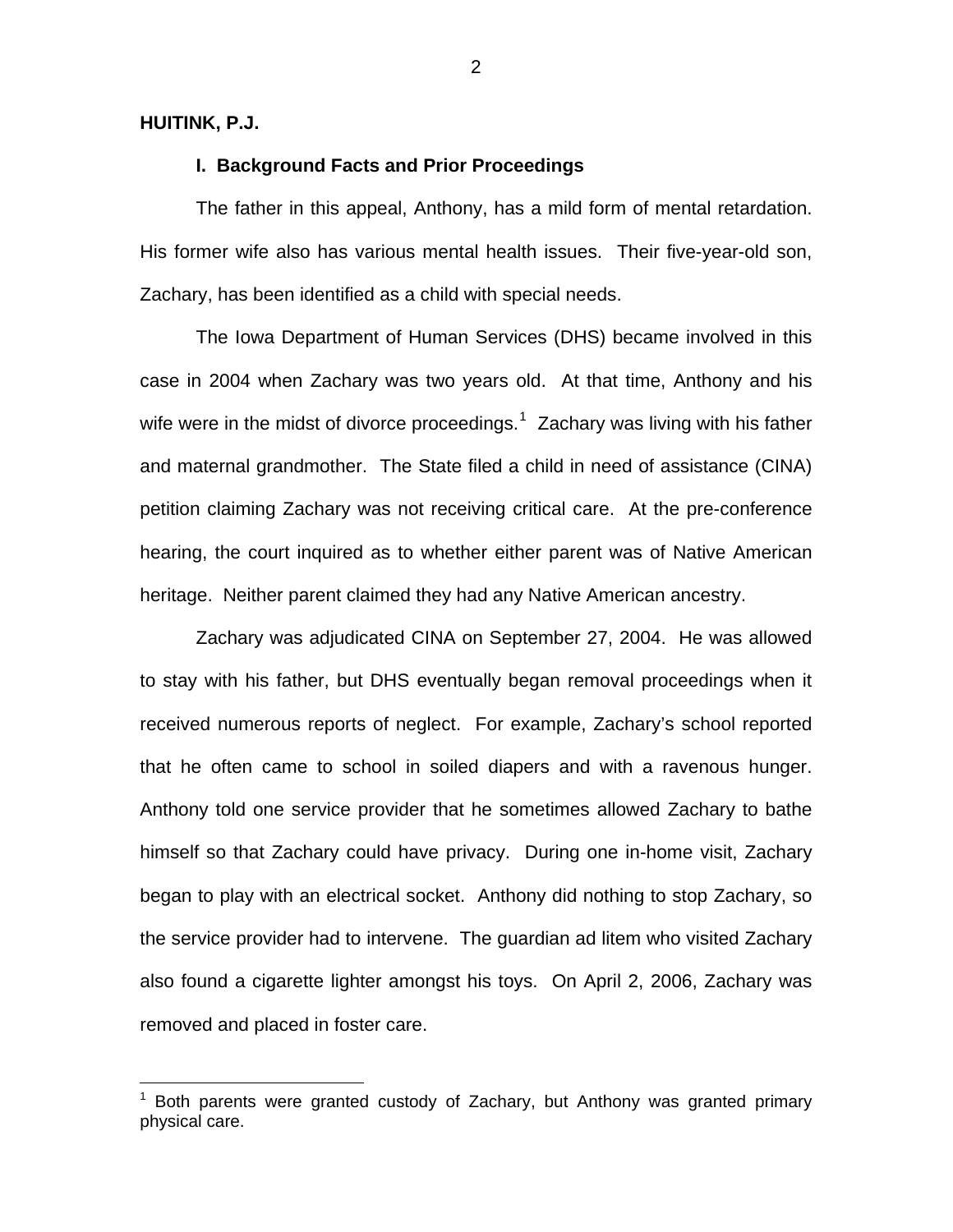Anthony made limited progress towards reunification during the next twelve months. He received numerous services, but providers reported concerns over his ability to learn, practice, and retain essential parenting skills. He required regular reminders to perform basic parental functions such as when to give Zachary his required medication. Anthony did not respond well to the provider's suggestions and was very defensive. One provider described him as belligerent. Anthony was also very uncooperative with his DHS caseworker and avoided communicating with him directly.

 While he was uncooperative with services, Anthony did make significant strides in other areas of his life. He got a job at a local retail store and was promoted to a stock-supervisor. He also rented his own apartment and took steps to child-proof the home. Anthony eventually progressed to ninety-minute unsupervised visitations; however, he never progressed to the point where overnight visitations were appropriate.

 The State filed the present petition to terminate Anthony's parental rights on April 25, 2007. At the pre-termination conference, Anthony informed the court that he had Native American ancestry. After questioning Anthony, the court determined Anthony "could not clearly identify the names of relatives and/or provide enough definitive information so notices could even be sent." The court gave Anthony seven days to provide written information about his Native American ancestry. Even though the court personally handed him information on the Indian Child Welfare Act (ICWA), Anthony did not provide further information on his heritage within the seven-day time limit. By the time of the termination hearing, Anthony still had not provided the court with any further information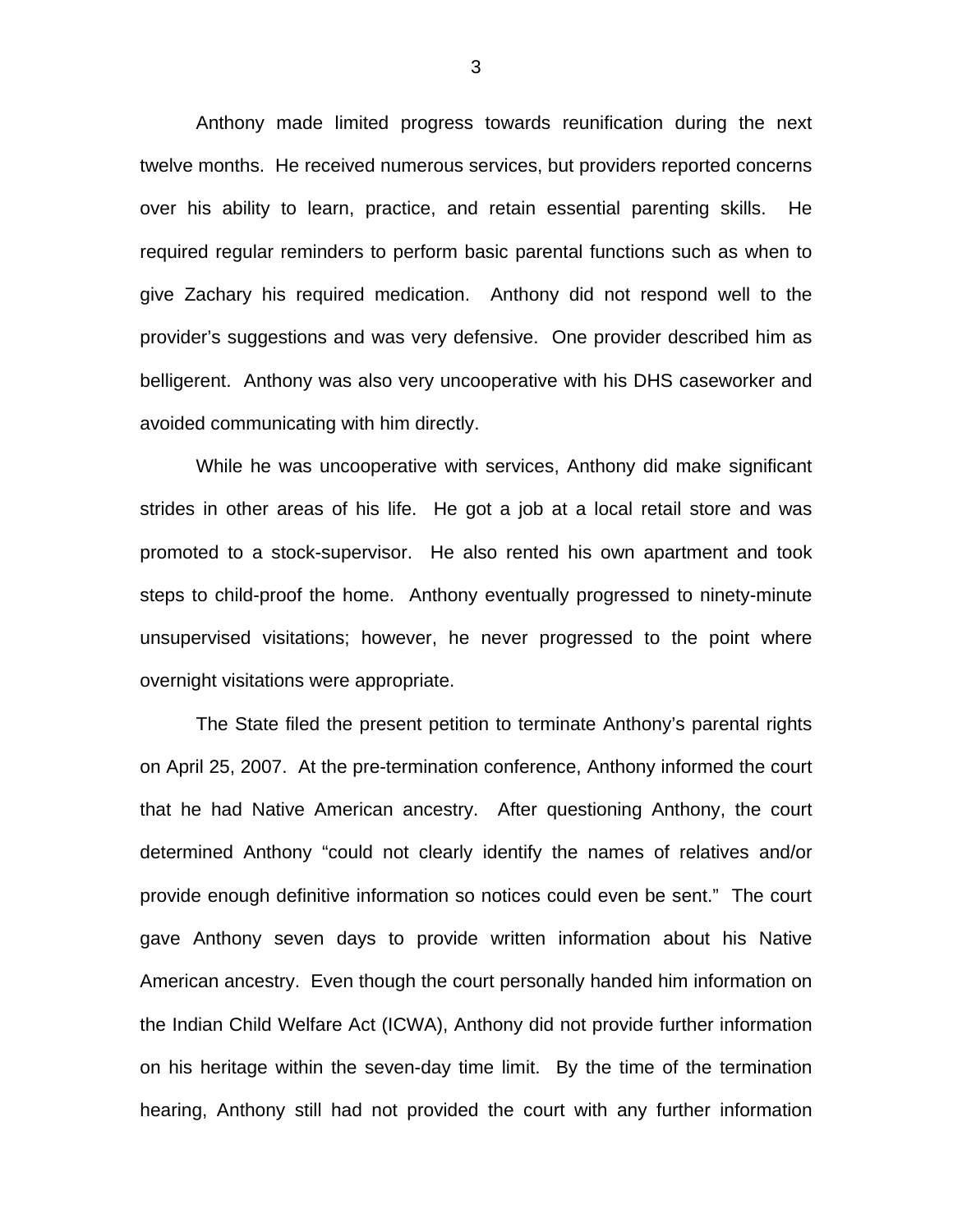about his ancestry. Based on the limited facts at hand, the court found the ICWA was inapplicable and continued on with the hearing. The court ultimately terminated his parental rights pursuant to Iowa Code sections 232.116(1)(d) (child CINA for neglect, circumstances continue despite receipt of services) and (f) (child four or older, child CINA, removed from home for twelve of last eighteen months, and child cannot be returned home) (2007).

On appeal, Anthony<sup>[2](#page-3-0)</sup> contends (1) DHS did not make reasonable efforts to find and approve an individual who could help Anthony provide support and supervision; (2) there was not clear and convincing evidence to terminate his parental rights under Iowa Code sections 232.116(1)(d) or (f); (3) termination was not in Zachary's best interests; and (4) the court failed to comply with the federal ICWA and the Iowa ICWA.

#### **II. Standard of Review**

 We review termination of parental rights de novo. *In re J.E.*, 723 N.W.2d 793, 798 (Iowa 2006). Grounds for termination must be proven by clear and convincing evidence. *Id.* Our primary concern is the best interests of the child. *Id.*

#### **III. Merits**

 $\overline{a}$ 

#### **A. Reasonable Efforts**

 Throughout these proceedings, Anthony has tried to have someone else available to help him care for Zachary. On appeal, Anthony claims he "was successful in the past in raising his child with the assistance from a 'live in'" and

<span id="page-3-0"></span> $2$  The mother participated in the termination proceedings, but she is not a party to this appeal. She also did not claim Zachary was an Indian child.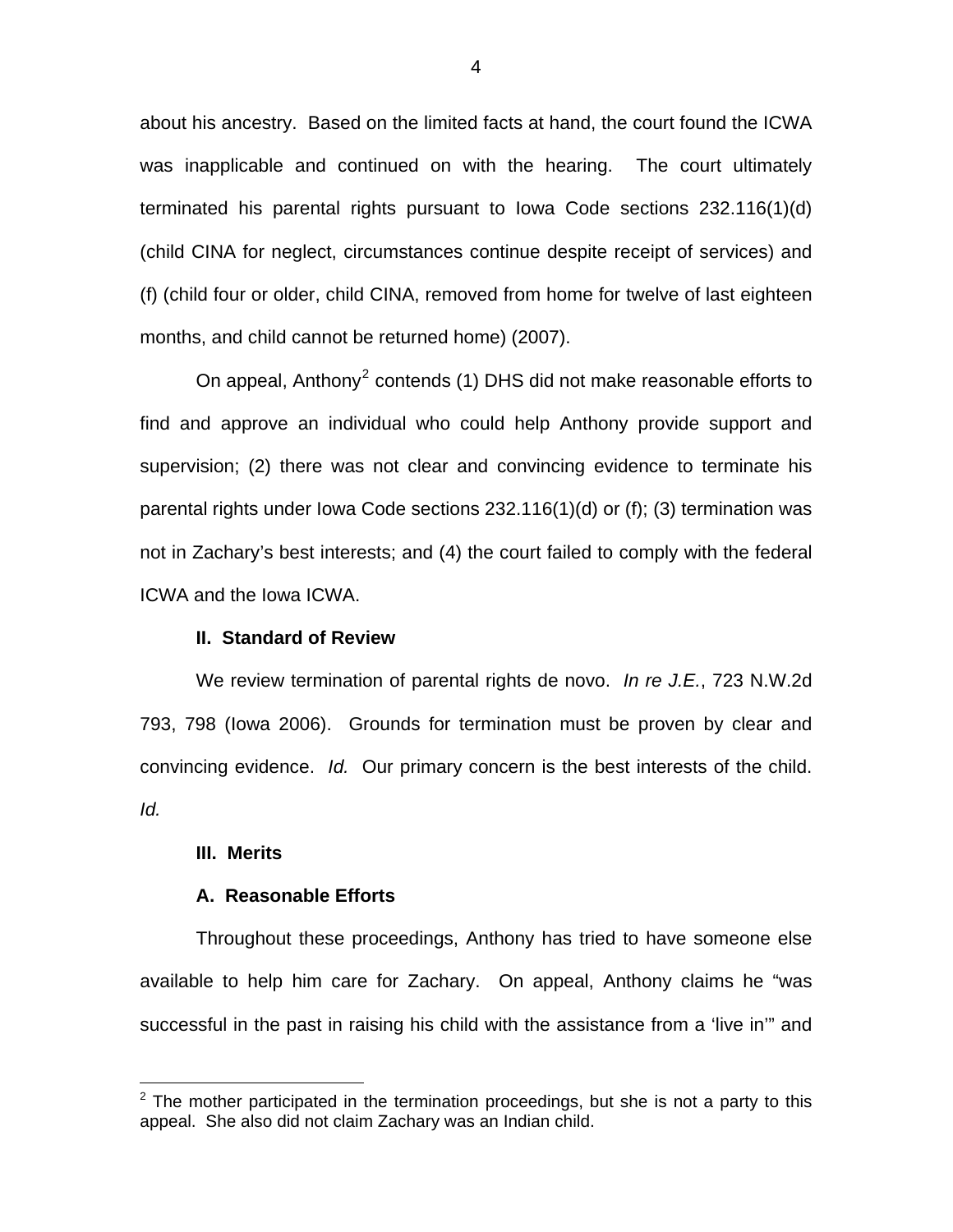contends the State did not make "reasonable efforts" to assist him "in finding and/or approving an individual who could provide support and supervision . . . which could have aided in the reunification of the family."

 We disagree. First, there is no evidence Anthony ever successfully raised his child with the assistance of a "live in." Zachary was adjudicated a child in need of assistance because Anthony could not provide for his care. The court allowed Zachary to remain with Anthony, and Anthony utilized both his mother and a "nanny" to help him care for Zachary. Even though he received this assistance, Zachary was removed from his care amidst numerous reports of neglect.

 Second, we find the State's efforts to assist Anthony were, under the circumstances, reasonable. As mentioned above, Anthony initially utilized a nanny to help him care for Zachary. When he inquired about hiring another nanny, DHS performed a background check and found this person acceptable. For unknown reasons, Anthony decided not to use this person. Anthony suggested another individual, but this person failed the DHS background check. Anthony suggested a third person, but DHS found this person unacceptable because she was not cooperative with the foster mother. We find no merit to Anthony's argument that the State's efforts were not reasonable simply because DHS rejected two of the three people he suggested.

#### **B. Statutory Grounds**

 Anthony contends the evidence does not support termination under sections 232.116(1)(d) or (f). Because we find statutory grounds for termination under section 232.116(1)(f), we need not address the arguments pertaining to

5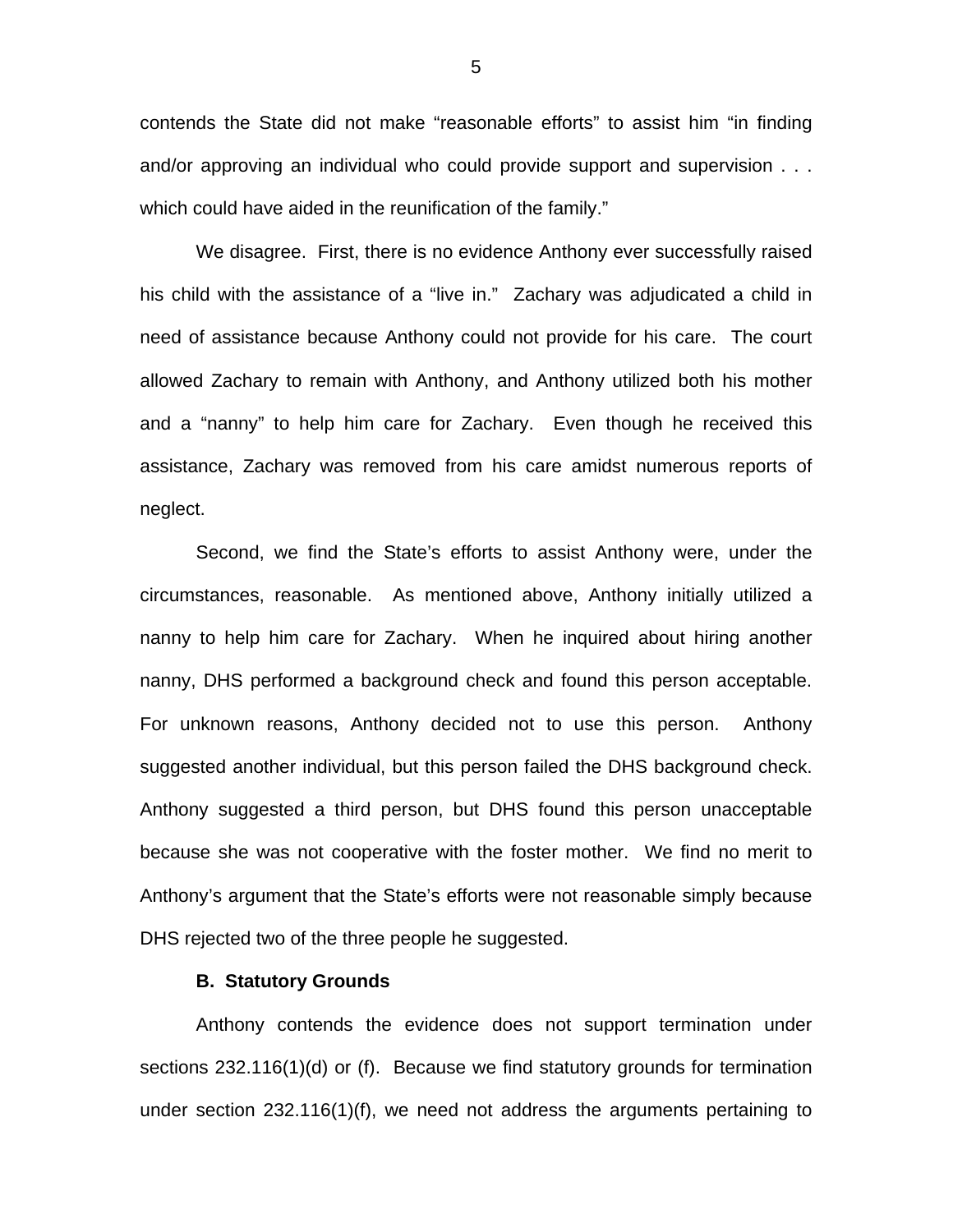the other statutory ground listed by the district court. *See In re S.R.*, 600 N.W.2d 63, 64 (Iowa Ct. App. 1999) ("When the juvenile court terminates parental rights on more than one statutory ground, we need only find grounds to terminate under one of the sections cited by the juvenile court to affirm.").

 Section 232.116(1)(f) provides that parental rights can be terminated if the State proves by clear and convincing evidence that the child is four years of age or older; the child has been adjudicated CINA; the child has been removed from the physical custody of his parents for at least twelve of the last eighteen months or for the last twelve consecutive months and any trial period at home has been less than thirty days; and there is clear and convincing evidence that at the present time the child cannot be returned to the custody of the parents as provided in section 232.102. The first three elements were clearly proved and are not in dispute. Anthony claims there is insufficient evidence that Zachary could not be returned to his care.

 Based on our de novo review of the record, we find there is clear and convincing evidence that Zachary cannot be returned to his care at the present time. The record reflects that Anthony has made only marginal improvement in his parenting skills. During one visit he gave Zachary a bubble bath even though he knew Zachary had eczema and was not supposed to have scented soaps or lotions on his skin. He also neglected to give Zachary his medicine at the appropriate time during his visits. In the opinion of both the care provider that supervises Anthony's interactions with Zachary and the DHS caseworker, Anthony is not able to meet all of Zachary's needs. Anthony performs most tasks when he is told to do so, but he has not shown the ability to perform necessary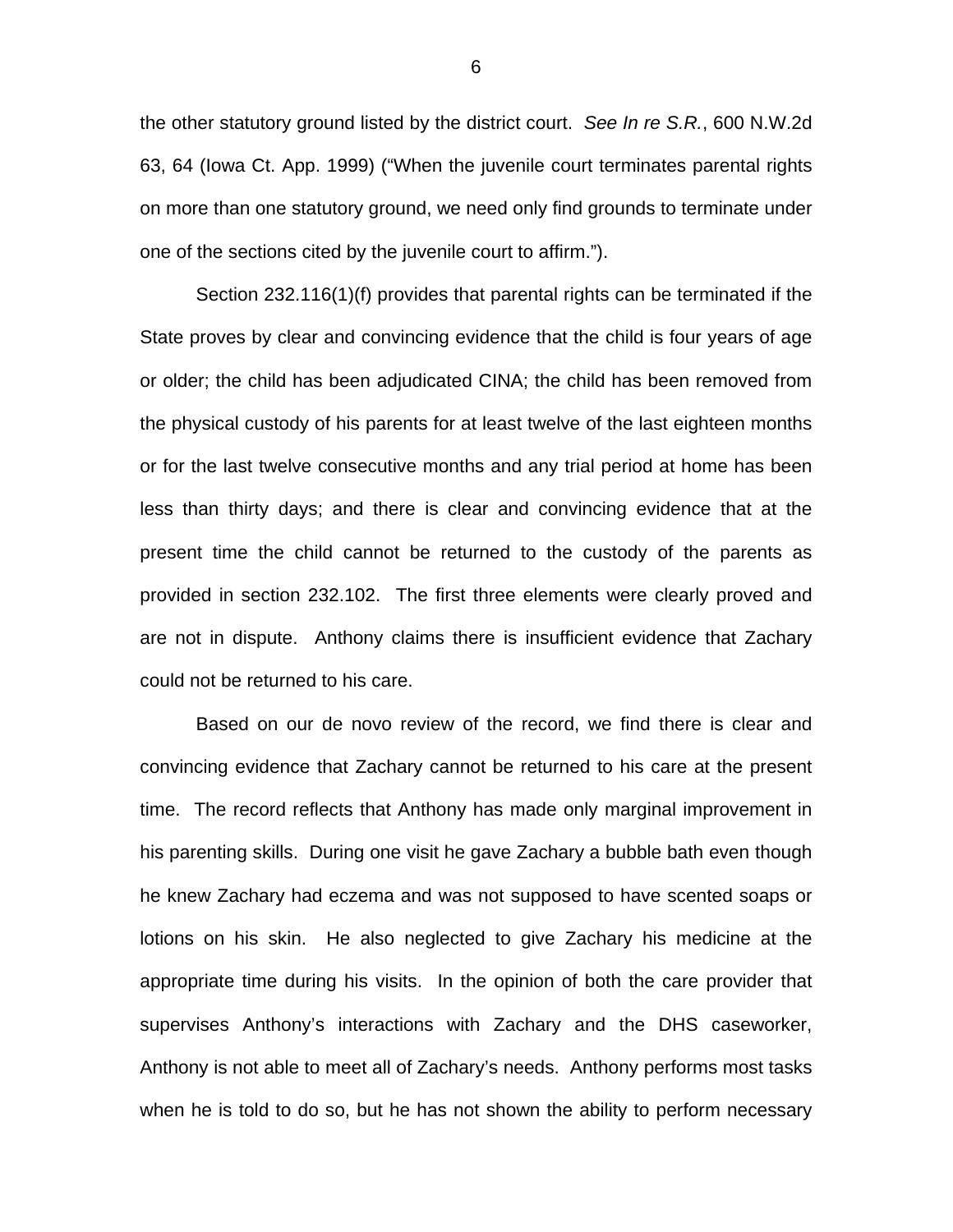tasks without specific direction. While he has progressed to short periods of unsupervised visitation, immediately followed by short periods of supervised visitation, we find there is sufficient proof that he could not provide for Zachary's needs on a consistent, long-term basis. *See In re L.L.,* 459 N.W.2d 489, 495 (Iowa 1990) ("Parenting cannot be turned off and on like a spigot. It must be constant, responsible, and reliable."). Hence, we find there is clear and convincing evidence that Zachary cannot be returned to his father's care at this time.

#### **C. Best Interests**

 Anthony also contends termination is not in Zachary's best interests. He claims his strong bond with Zachary, when coupled with the fact that he is flourishing in his current foster home, clearly demonstrates that termination is not necessary at this time.

 A strong bond between parent and child is a special circumstance which militates against termination when the statutory grounds have been satisfied. Iowa Code § 232.116(3). However, this is not an overriding consideration, but merely a factor to consider. *In re N.F.*, 579 N.W.2d 338, 341 (Iowa Ct. App. 1998). In determining Zachary's best interests, we look to both his long-term and immediate needs. *J.E.*, 723 N.W.2d at 798.

 We cannot ignore Anthony's insufficient progress towards reunification. After more than two years of services, Anthony still does not have sufficient parenting skills to care for Zachary. The strong bond between Anthony and Zachary is simply not strong enough to forestall termination in this case. *See id.*  at 801 (Iowa 2006) (Cady, J., concurring specially) ("A child's safety and the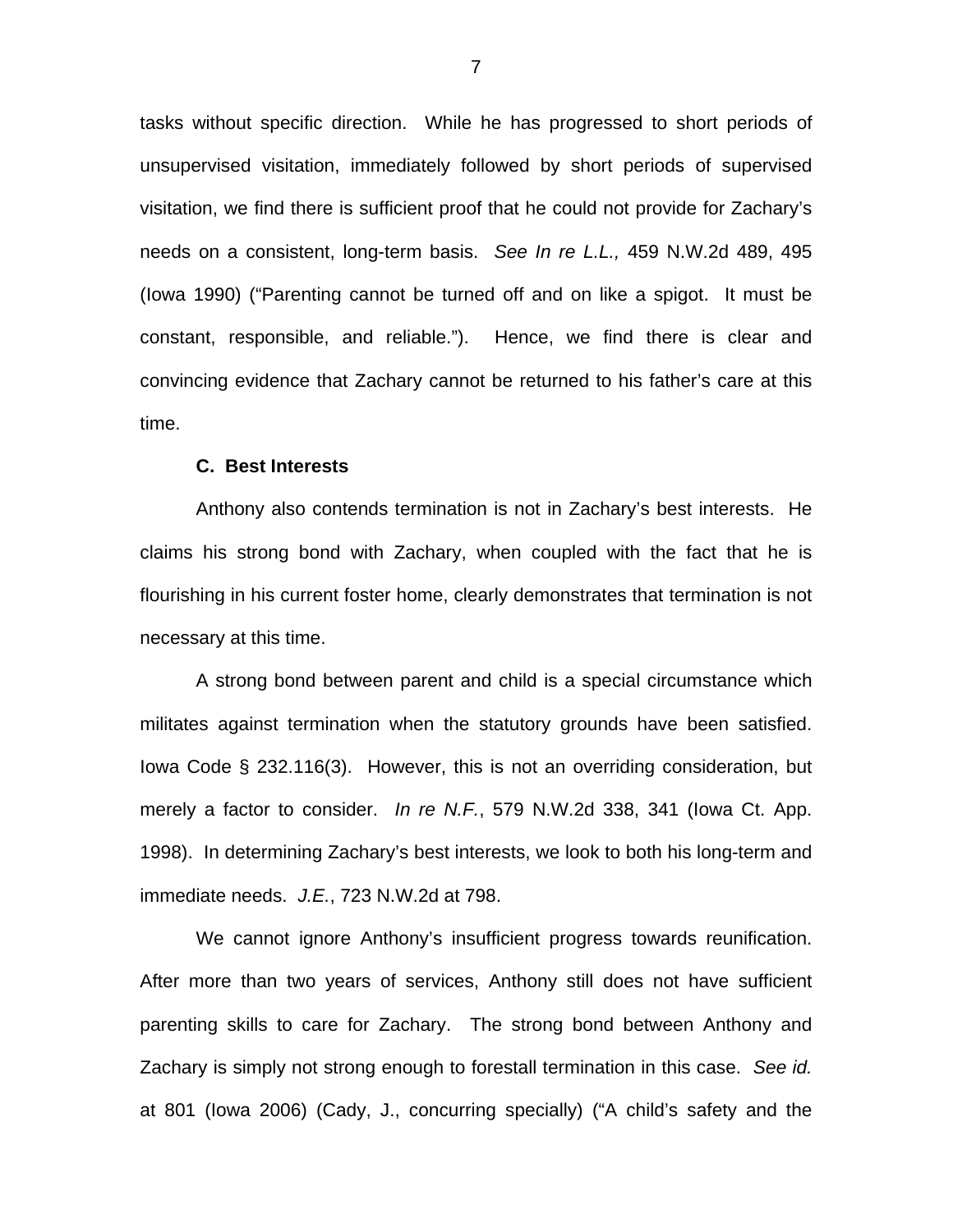need for a permanent home are now the primary concerns when determining a child's best interests."). Similarly, we find it is not in Zachary's best interests to delay termination simply because, as Anthony claims on appeal, Zachary is "not suffering" as a result of the current living situation and visitation schedule. Our legislature has established a twelve-month period for parents to demonstrate they can parent. Iowa Code § 232.116(1)(f); *see In re C.K.*, 558 N.W.2d 170, 175 (Iowa 1997). This time period has elapsed, and Anthony still does not have the ability to provide for Zachary's daily needs. On the other hand, Zachary's foster mother has experience with special needs children and she is willing to adopt him. To continue to keep him in a temporary or even a long-term foster home is not in his best interests, especially when he is adoptable. *See C.K.*, 558 N.W.2d at 175. We agree with the juvenile court's finding that termination of Anthony's parental rights is clearly in Zachary's best interests.

# **D. Indian Child Welfare Act**

 Anthony claims the court erred because it failed to comply with the terms of the federal ICWA and the Iowa ICWA.

The federal (ICWA) states:

In any involuntary proceeding in a State court, *where the court knows or has reason to know that an Indian child is involved*, the party seeking the . . . termination of parental rights . . . shall notify the parent . . . and the Indian child's tribe, by registered mail with return receipt requested, of the pending proceedings and of their right of intervention. If the identity or location of the parent or Indian custodian and the tribe cannot be determined, such notice shall be given to the Secretary in like manner, who shall have fifteen days after receipt to provide the requisite notice to the parent or Indian custodian and the tribe. No foster care placement or termination of parental rights proceeding shall be held until at least ten days after receipt of notice by the parent or Indian custodian and the tribe or the Secretary: Provided, that the parent or Indian custodian or the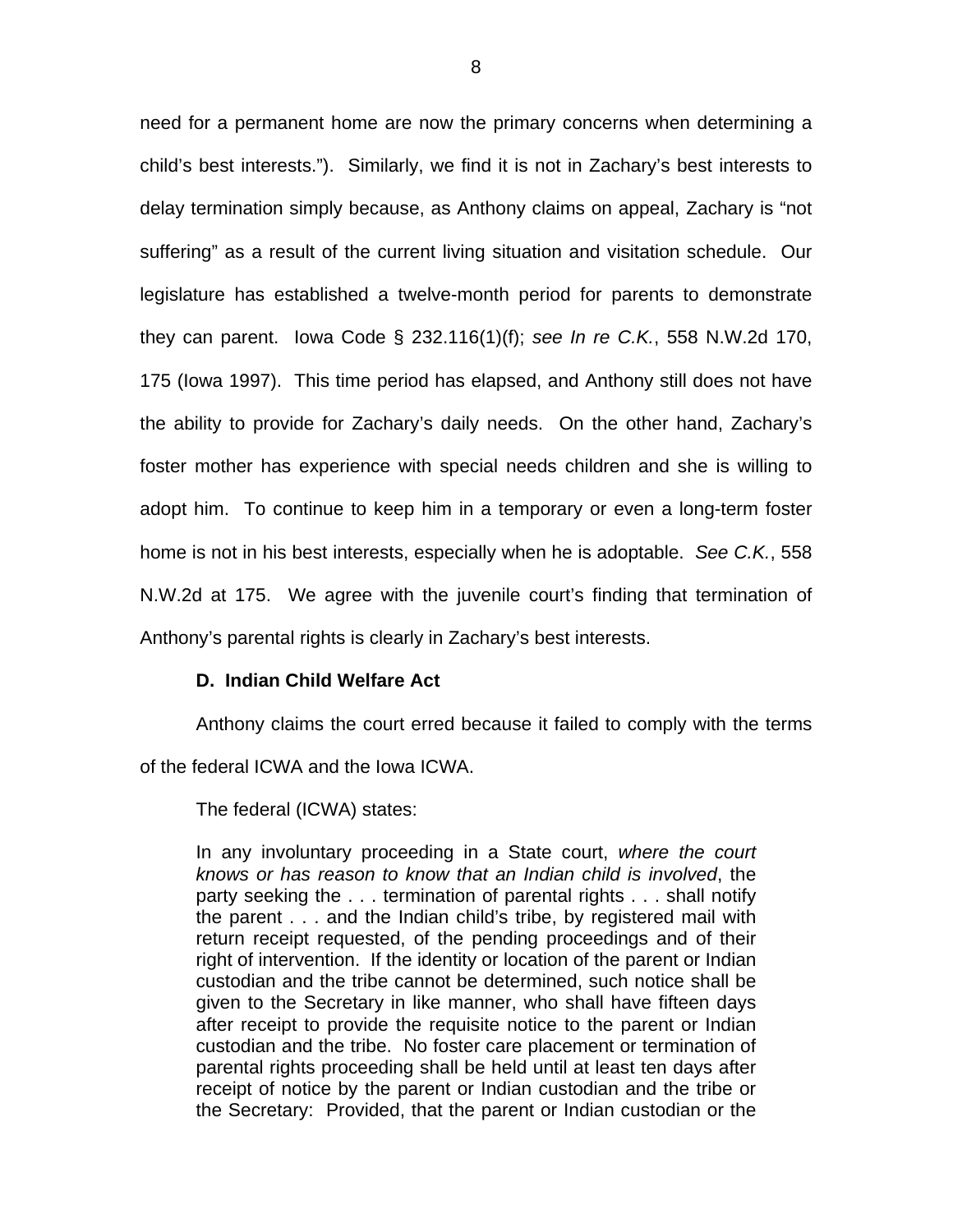tribe shall, upon request, be granted up to twenty additional days to prepare for such proceeding.

25 U.S.C. § 1912(a) (emphasis added). The Iowa ICWA contains similar notice provisions if the court has reason to know that an Indian child is the subject of the proceedings. *See* Iowa Code § 232B.5.

 The operative question in this case is whether the court had reason to know Zachary was an Indian child.<sup>[3](#page-8-0)</sup> lowa Code section 232B.5(3) provides, in pertinent part:

[t]he court . . . shall be deemed to know or have reason to know that an Indian child is involved whenever any of the following circumstances exist:

 a. A party to the proceeding or the court has been informed by any interested person . . . that the child is or may be an Indian child.

Although our supreme court has indicated "it is better to err on the side of giving

notice to the tribe and examining thoroughly whether the child is an Indian child,"

*In re R.E.K.F.*, 698 N.W.2d 147, 149 (Iowa 2005), common sense supports the

district court's decision not to go forward with the notice provisions in this case.

The threshold of giving notice under the statute is low, but it is not without limits.

When addressed by other states, "reason to know" has been interpreted to

mean "reason to believe."

Federal Guidelines on ICWA-which urge a liberal construction of ICWA to further its preferences-have interpreted "reason to know" to mean "reason to believe." In turn, California courts have adopted "reason to believe" as the relevant standard and have set a low threshold to trigger the notice requirements of the federal law. In

<span id="page-8-0"></span> 3 The federal ICWA defines an Indian child as "any unmarried person who is under age eighteen and is either (a) a member of an Indian tribe or (b) is eligible for membership in an Indian tribe and is the biological child of a member of an Indian tribe." 25 U.S.C. § 1903(4). The Iowa ICWA defines an Indian child as "an unmarried Indian person who is under eighteen years of age or a child who is under eighteen years of age that an Indian tribe identifies as a child of the tribe's community." Iowa Code § 232B.3(6).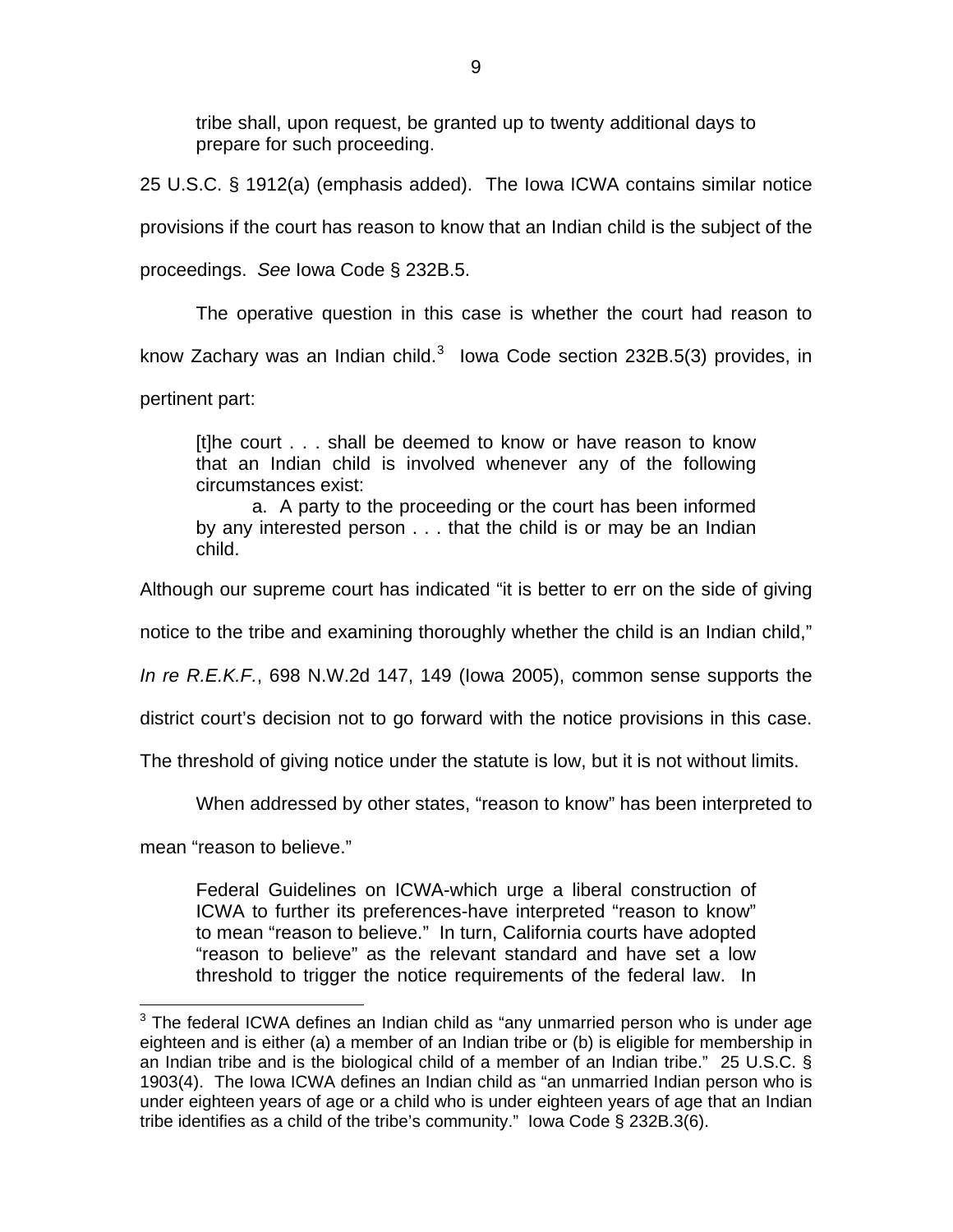other words, the Indian status of a dependent child need not be certain. A minimal showing that the child may be an Indian child is all that is required.

*In re Joseph P.*, 45 Cal. Rptr. 3d 591, 595 (Cal. Ct. App. 2006) (internal citations omitted). Where, however, there are merely vague assertions of possible Native American ancestry, there exists no "reason to believe" and such vague assertions are insufficient to trigger the notice requirements in either act. *See, e.g.*, *In re Guardianship of J.O.,* 743 A.2d 341 (N.J. Super. Ct. App. Div. 2000); *In re A.L.*, 623 N.W.2d 418 (N.D. 2001); *In re Arianna R.G.*, 657 N.W.2d 363 (Wis. 2003).

 Anthony's vague statement about his Native American heritage was not injected into this proceeding until the eve of termination, after the statutory time period for termination had elapsed and after he had previously denied having a Native American ancestry. When the court questioned Anthony about his heritage, he was unable to clearly identify the names of relatives with Native American ancestry or identify any tribal affiliation. Recognizing Anthony's mental health issues, the court gave Anthony and his attorney additional time to provide more specific information about his Native American ancestry. Both were unable to do so and neither asked the court for more time to gather this information.

 We find the court did not err when it found the federal and Iowa ICWA inapplicable and went forward with the termination proceedings. The court correctly considered the unique circumstances surrounding Anthony's claim of Native American ancestry when it decided whether Zachary could possibly be an Indian child. Anthony's previous denial of his Native American ancestry, the timing of his new claim, and his inability to provide the court with any specific